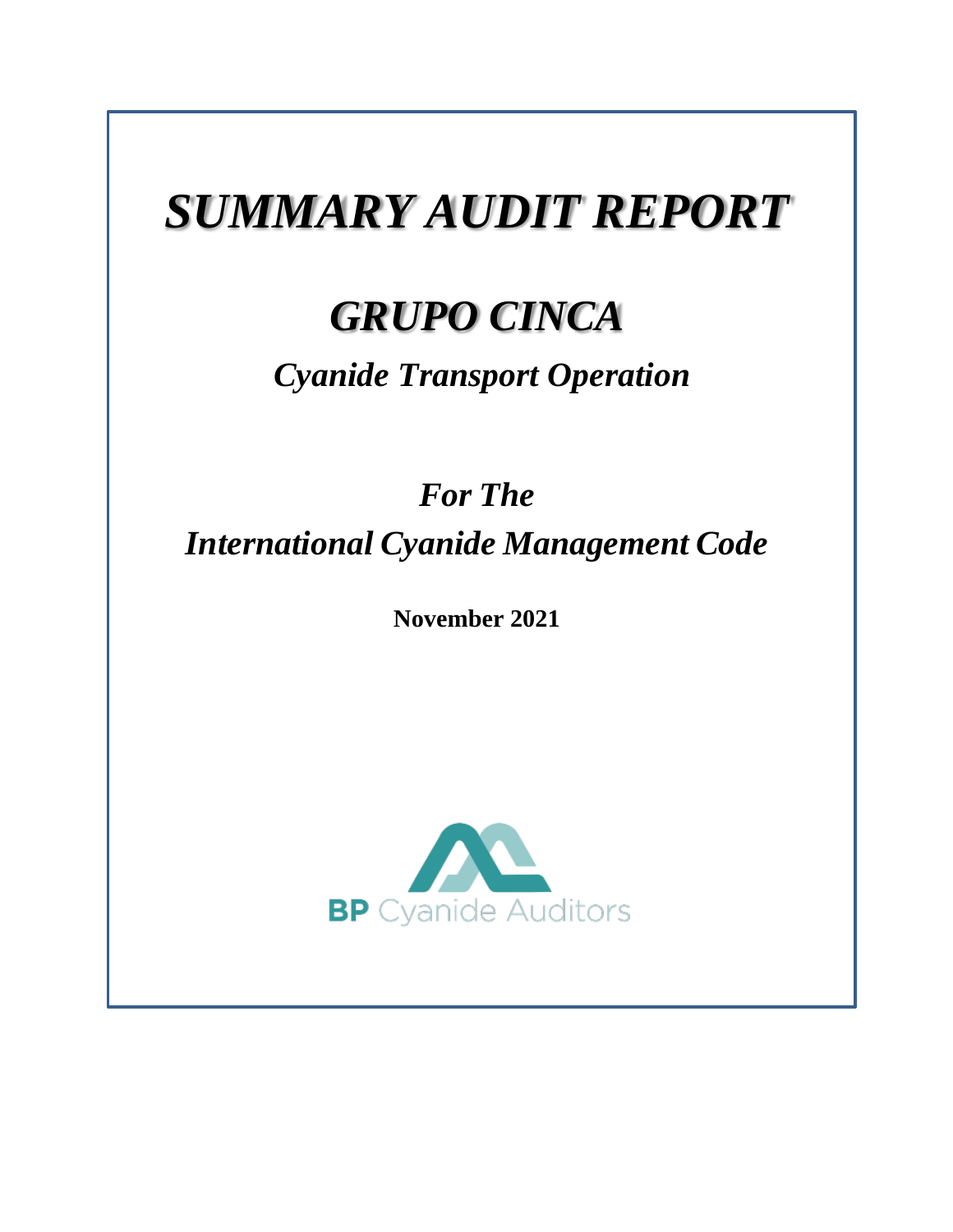

# **Content**

| 1. |  |
|----|--|
|    |  |
|    |  |
|    |  |
|    |  |
|    |  |
|    |  |
| 2. |  |
|    |  |
| 3. |  |
|    |  |
|    |  |
|    |  |
|    |  |
|    |  |
|    |  |

Grupo Cinca

19

November 24, 2021

Name of Facility

Sign of Lead Auditor

Date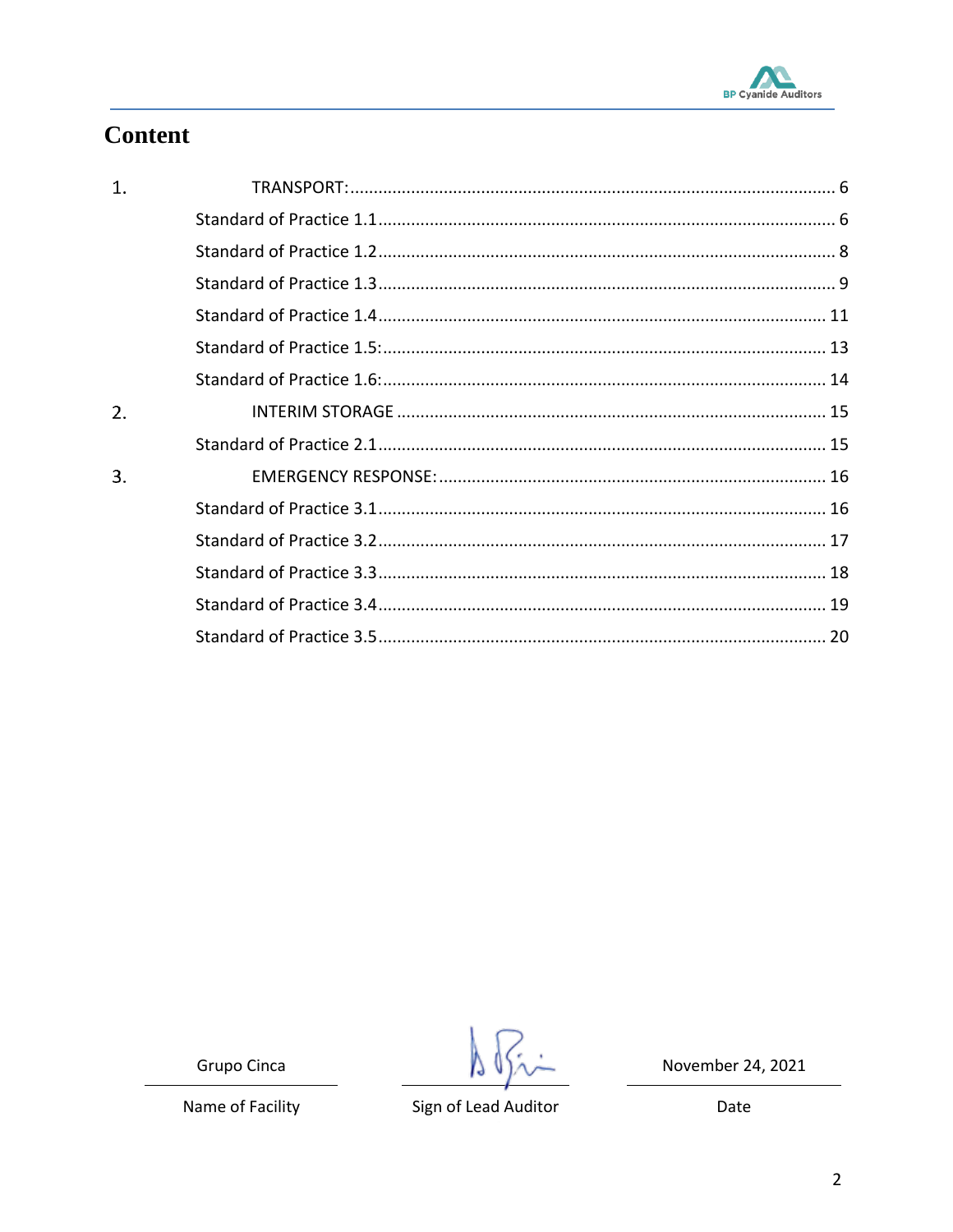

#### **Information on the audited operation**

| Name of the Transport Operation: | Grupo Cinca                                    |                    |
|----------------------------------|------------------------------------------------|--------------------|
| Name of the Company Ownership    | Grupo Cinca                                    |                    |
| Name of Operating Company:       | Grupo Cinca                                    |                    |
| Name of Responsible Manager:     | CP Matias Gonzalez                             |                    |
| <b>Operation Address:</b>        | General Mosconi s/n entre calles 5 y Progreso. |                    |
|                                  | Villa Krause CP 5425 - Rawson                  |                    |
| State/Province:                  | San Juan                                       | Country: Argentina |
| Telephone: +54 9 264 567-3065    | Email: matias.gonzalez@grupocinca.com          |                    |
|                                  |                                                |                    |

#### **Location detail and description of operation**

+571 658 1100 | +571 658 1090 |

Grupo Cinca is located in the Province of San Juan, Argentina, on Calle General Mosconi s/n between Calles 5 and Progresso. Villa Krause, in the Rawson department. It has ample spaces and adequate facilities for the development of logistics and maintenance activities.

Grupo Cinca, is integrated by Cinca S.A., Capesa and Company S.R.L. and Semisa S.R.L., forming a group of companies in the Province of San Juan dedicated to the activities of transport services, logistics and provision of human resources.

Cinca S.A. through Transporte Golden Star, is a company with a vast trajectory in the international transport of cargoes to different parts of South America (Bolivia, Brazil, Chile, Paraguay, Peru, Uruguay).

Capesa and Company S.R.L. are companies dedicated to the Transport and Logistics of General and dangerous cargo, warehouse management, coding and dispatch of goods in general.

Semisa S.R.L. (Semisa) is a company dedicated to the transport of passengers, transport of general and dangerous cargo, mechanical maintenance, logistics and provision of human resources. Sodium cyanide is transported from Buenos Aires port to the mining clients in convoy. Each truck carries a 20 foot sea container with 20 Intermediate Bulk Containers (BC)s of approximately 1 tone of sodium cyanide in each IBC.

Semisa was audited pre-operationally in the International Cyanide Management Code (Cyanide Code) in 2020 achieving pre-operational certification. Ending year 2020 Semisa started its first shipments with cyanide currently carrying solid sodium cyanide in sea containers to Gualcamayo mine in Argentina, in

Name of Facility **Sign of Lead Auditor Shape Club** Date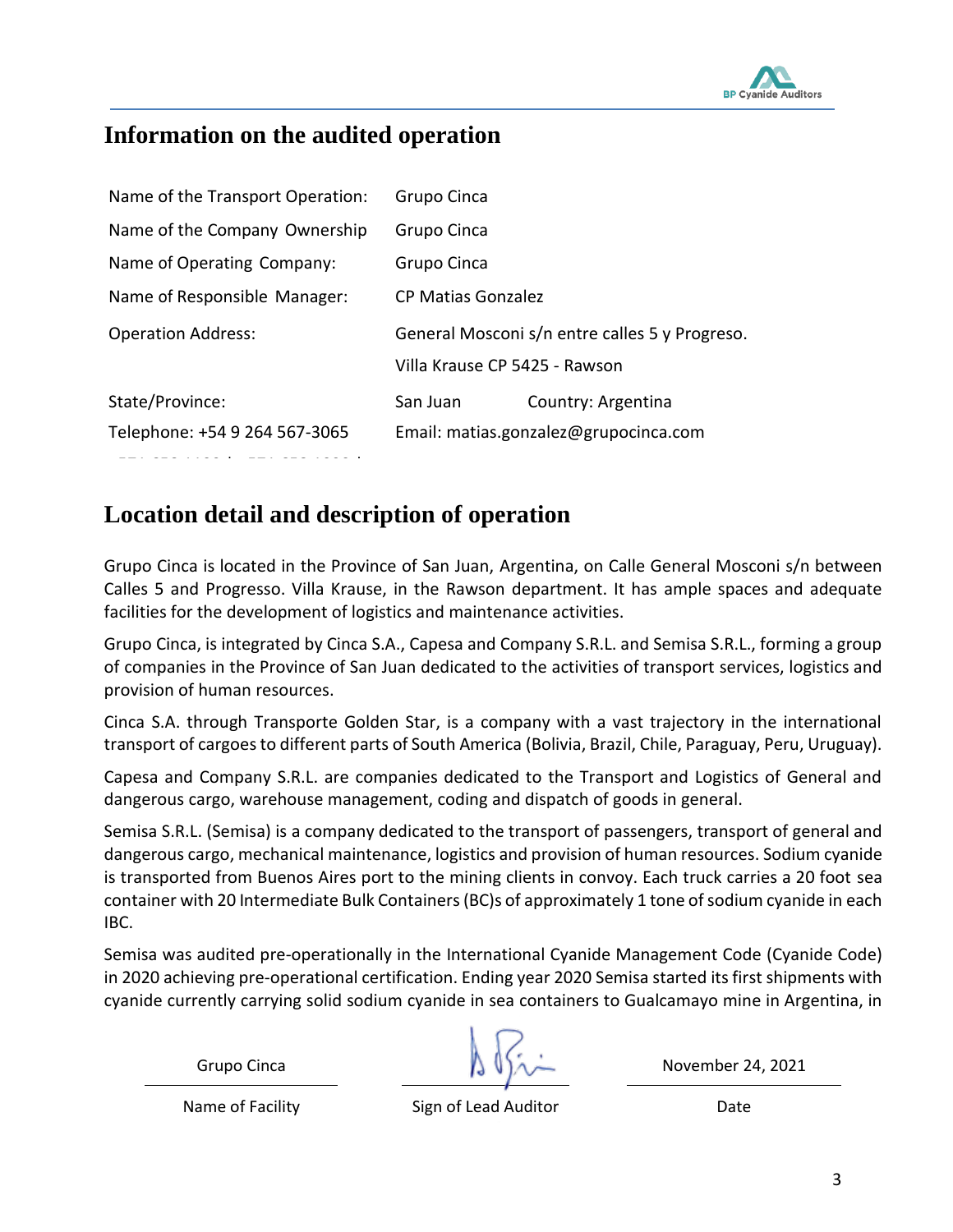

convoys of at least 3 trucks.

Grupo Cinca is certified in ISO 9001: 2015, 14001: 2004, OHSAS 18001: 2007. Grupo Cinca headquarters include offices, workshop and personnel to perform predictive, preventive and corrective maintenance of all fleet units, spare parts warehouse, fuel supply tank, tire sector, sector of metallurgical for repairs of bodies and interiors of the units, carwash sector for cleaning of all fleet units, dining area for their drivers and training room for drivers.

Grupo Cinca  $\begin{pmatrix} 1 & 1 \\ 1 & 1 \end{pmatrix}$  November 24, 2021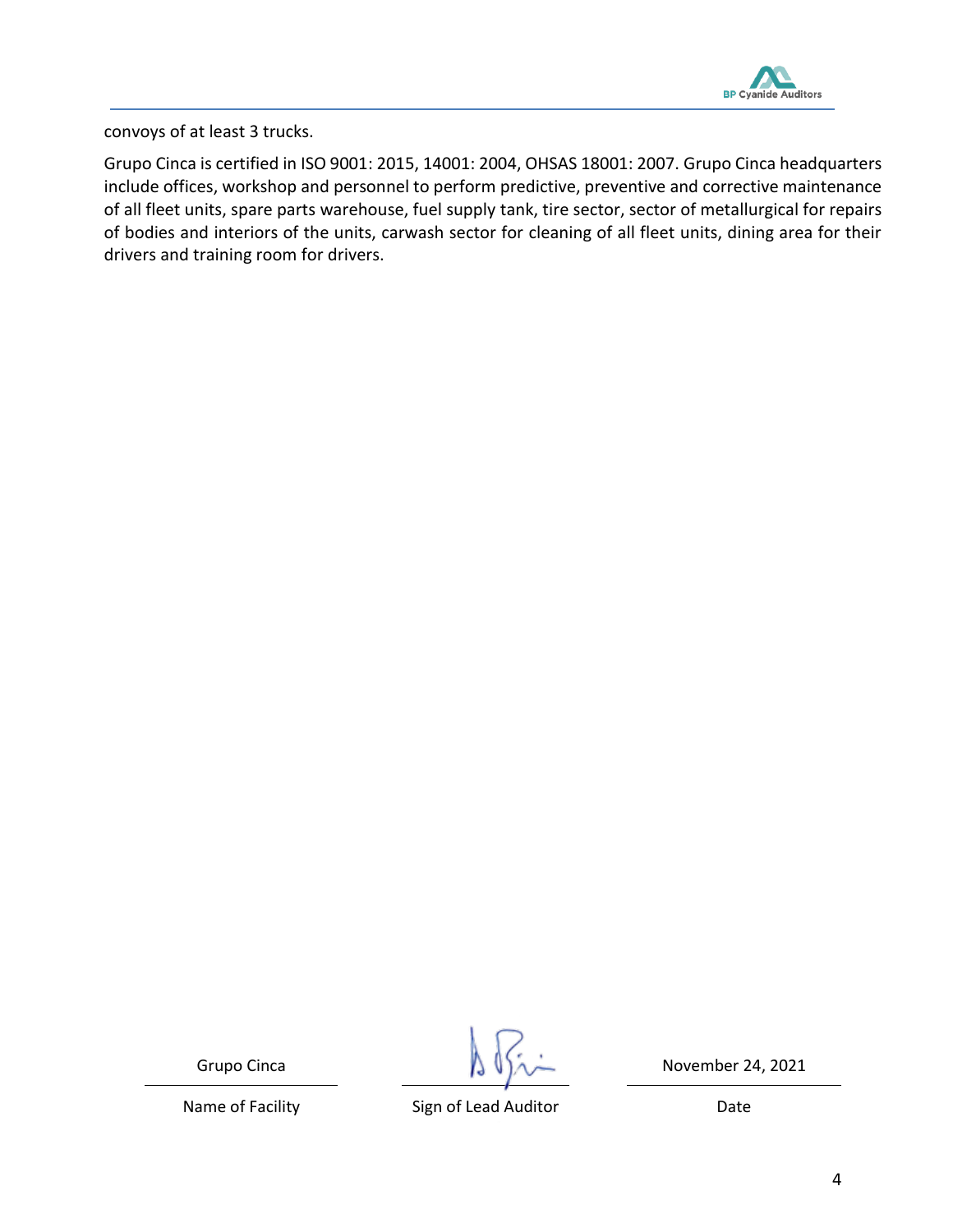

#### **Auditor's Finding**

This operation is

- $\checkmark$  in full compliance with with the International Cyanide Management Code
- $\Box$  in substantial compliance with
- $\Box$  not in compliance with

This operation is in full compliance with the International Cyanide Management Code (ICMC).

| <b>Audit Company:</b>                   | <b>BP Cyanide Auditors SAC</b> |
|-----------------------------------------|--------------------------------|
| Audit Team Leader and Technical Auditor | Bruno Pizzorni                 |
| Email:                                  | bpizzorni@cyanideauditor.com   |
| Dates of Audit:                         | November 23 and 24, 2021       |

I attest that I meet the criteria for knowledge, experience and conflict of interest for a Cyanide Code Certification Audit Lead Auditor, established by the International Cyanide Management Institute and that all members of the audit team meet the applicable criteria established by the International Cyanide Management Institute for Code Certification Auditors.

I attest that this Summary Audit Report accurately describes the findings of the certification audit. I further attest that the certification audit was conducted in a professional manner in accordance with the International Cyanide Management Code Cyanide Transportation Verification Protocol and using standard and accepted practices for health, safety and environmental audits.

Grupo Cinca  $\left(\begin{array}{ccc} \sqrt{11} & \sqrt{11} & \sqrt{11} \\ \sqrt{11} & \sqrt{11} & \sqrt{11} \\ \sqrt{11} & \sqrt{11} & \sqrt{11} \\ \sqrt{11} & \sqrt{11} & \sqrt{11} \\ \sqrt{11} & \sqrt{11} & \sqrt{11} \\ \sqrt{11} & \sqrt{11} & \sqrt{11} \\ \sqrt{11} & \sqrt{11} & \sqrt{11} \\ \sqrt{11} & \sqrt{11} & \sqrt{11} \\ \sqrt{11} & \sqrt{11} & \sqrt{11} \\ \sqrt{11} & \sqrt{$ 

Name of Facility **Sign of Lead Auditor** Date Date

Grupo Cinca  $\begin{pmatrix} 1 & 1 \\ 1 & 1 \end{pmatrix}$   $\begin{pmatrix} 1 & 1 \\ 1 & 1 \end{pmatrix}$  November 24, 2021

Name of Facility Sign of Lead Auditor Name of Facility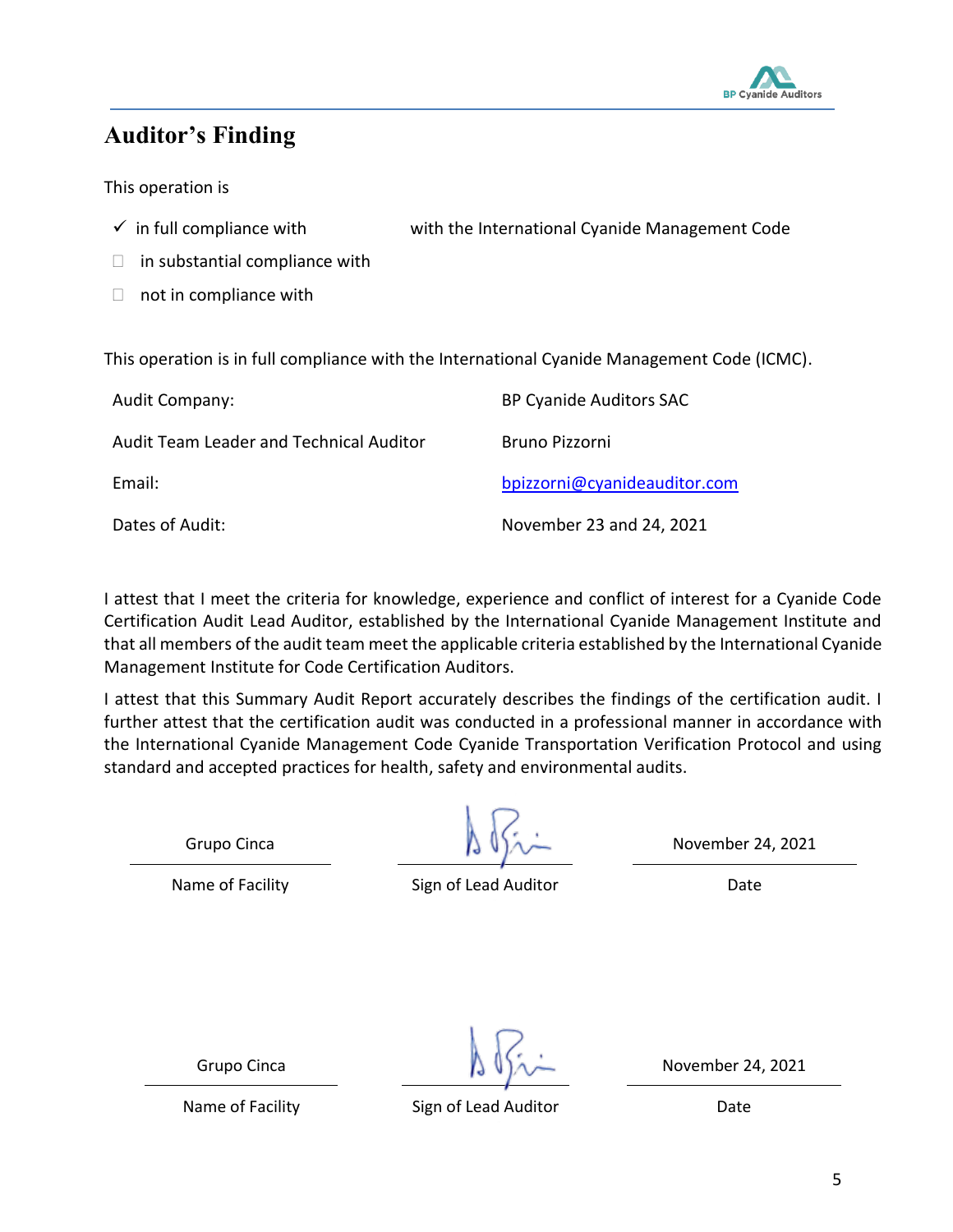

### **Transport Verification Protocol**

#### <span id="page-5-0"></span>*TRANSPORT:*  $1_{-}$

*Transport cyanide in a manner that minimizes the potential for accidents and releases.*

## <span id="page-5-1"></span>*Standard of Practice 1.1*

*Select cyanide transport routes to minimize the potential for accidents and releases.*

The operation is  $\checkmark$  in full compliance with Standard of Practice 1.1

- $\Box$  in substantial compliance with
- $\Box$  not in compliance with

Grupo Cinca (Cinca) has implemented a process to select the routes that minimize the potential for accidents and spills the selection of routes is framed within the national regulations that regulate the authorized roads for transport of hazardous materials the selection defeats is given by an evaluation of risks and commercial requirements.

In the case of the route from the port of Buenos Aires to Gualcamayo mine, Cinca avoids using route 7 since it passes through an extensive water body and use route 8 that although it is more extensive avoids the risk of the water.

The auditor reviewed the roadmap updated to October 2021. This route has been reviewed and authorized also by Gualcamayo mine and the cyanide consignor Chemours and Gualcamayo mine. cyanide producer/consignor, currently Draslovka Mining Solutions, which acquired the producer/consigner The Chemours Company as of December 2021.

Potential impacts due to spill accidents has taken into account. Cinca identified the population density, any road construction, driving in the road infrastructure, inclination and slope, has identified the existence of proximity of bodies of water and fog zones.

The roadmap includes a general guide map of the evaluated route, a guide map by main segments describing for each segment the distances, travel time, maximum speed allowed, the type and conditions of the road, the population centers and location of water bodies. It includes a list of the telephone contact the numbers for emergencies, the segment conclusions, general recommendations and safe places to stop. Also includes a detailed risk assessment whereby means of photographs and symbols identify the hazards of the route and the controls necessary to minimize them

Cinca has developed and implemented the procedure PGI-03 Hazard Identification, Risk Assessment

Name of Facility **Sign of Lead Auditor Shape Club** Date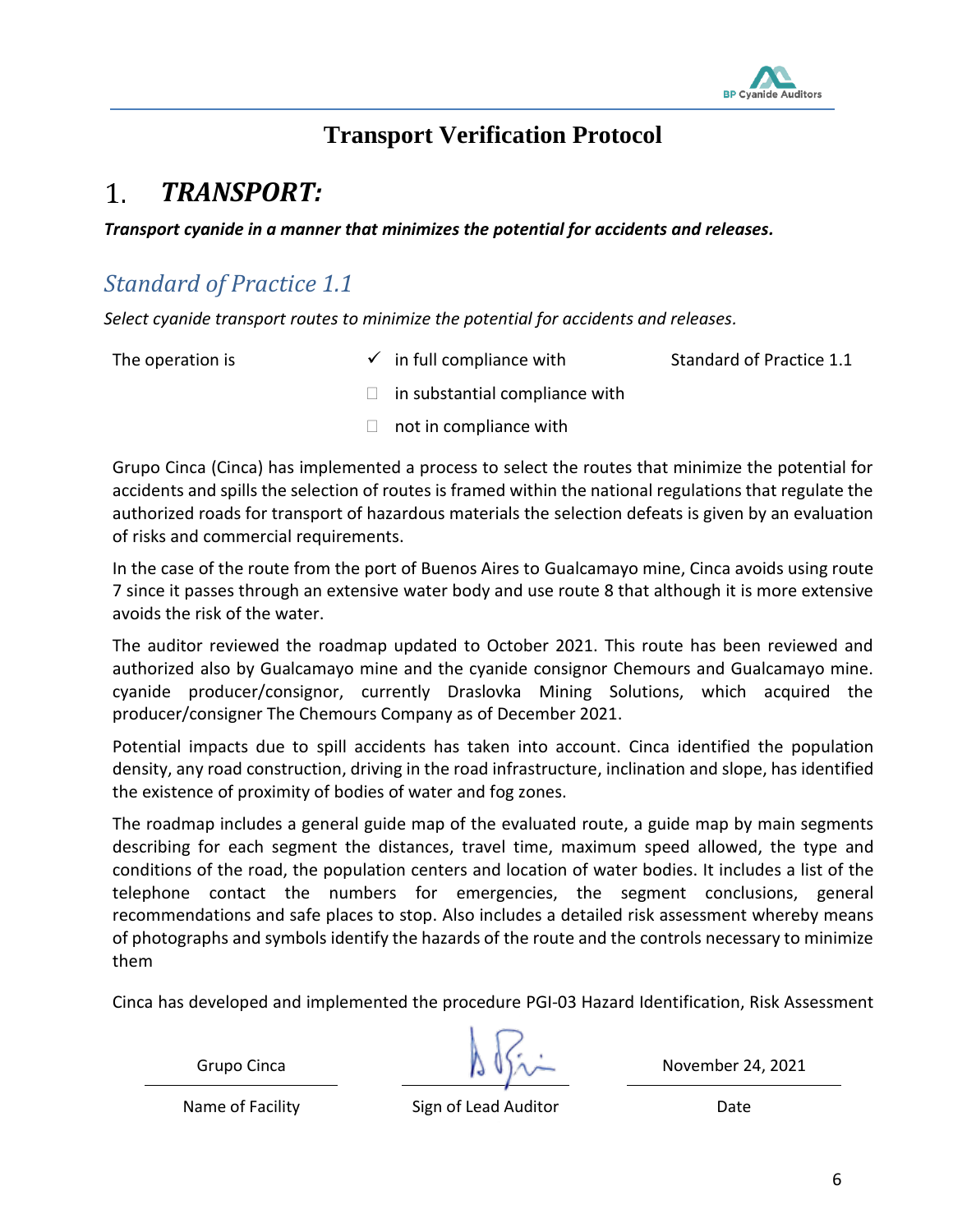

And Health And Safety Factors which has been applied to the road map in the selection of routes and had stablished the necessary controls. The route evaluation carried out for Gualcamayo has taken into account the characteristics that present a greater risk of accidents or potential impacts such as steep slopes, sharp curves, narrow or rough roads and proximity to surface water resources. The carrier has identified the areas that present increased risks and has documented these in their risk analysis performed such as reducing vehicle speed and also training drivers.

The auditor reviewed the route evaluation, rout reports, and the procedure for hazards and risks identification.

The procedure for hazards and risks identification states to reevaluate risks every two years or when necessary, for example due to a change in the route. After every cyanide shipment Cinca generates a trip report where any novelty and lessons actions learned is reported. Additionally, all personnel involved in the cyanide transport operation has a WhatsApp group where any news including route conditions, is communicated.

Cinca management members and drivers were interviewed and confirmation was made that feedback regarding routes is discussed between them the current transport operations, with participation also of the cyanide consignor.

The transporter documents the s risk analysis where they have identified the risk and measures taken to control them. Road characteristic's as sharp curves, areas near to waterbodies and high density population are having special precautions to transit through.

Cinca personnel were interviewed, and confirmation was made that risks and risk mitigation measures are detailed for the route. They meet to discuss risks and risk mitigation measures before departing in each trip. Route evaluations for the transportation routes used for shipments were complete and records were available for review. Routes are evaluated separately for security issues, workers safety, environmental, nature risks and for cell phone coverage.

Cinca has the authorization of the National Road Safety to use the route currently in use to transport cyanide from the Argentinian port to Gualcamayo mine, which is a document reviewed biannually by the national transport authorities and authorize to circulate on national routes according to the type of cargo and vehicle used. This document issued is also reviewed by the firefighters.

Cinca is also in contact and interacts with CIPET (Transportation Emergency Information Center) which is a nationwide service of the Argentine Chamber of Automotive Transport of Goods and Hazardous Waste together with the Secretariat of Civil Protection of the Ministry of National Security. CIPET, is the information center for emergencies in the road transport of general cargo and dangerous goods that operates uninterruptedly since 2008, 24 hours a day, 365 days a year throughout the national territory. Cinca informs CIPET at the beginning of each trip sends via WhatsApp.

Interaction with the communities in the surroundings of the mines are in charge of the mine,

Grupo Cinca  $\mathbb{A} \cup \mathbb{A}$  November 24, 2021

Name of Facility **Sign of Lead Auditor Shape Club** Date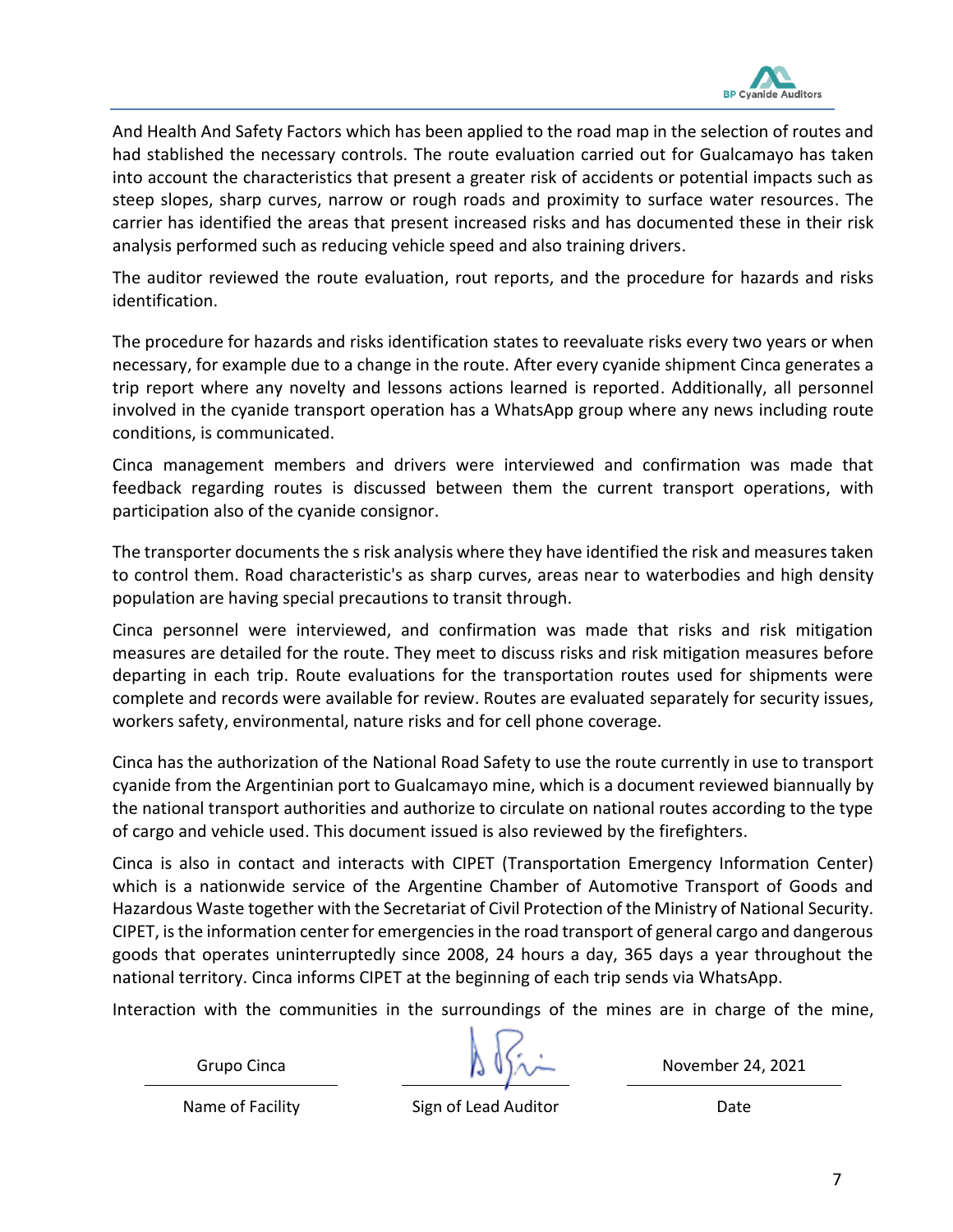

according to their request. Chemours, the cyanide consignor, has also reviewed the route and authorizes its use to Cinca. The transporter has presented its contingency plan to the cyanide consigner and the mine site where it updates the risks evaluated on the route.

The auditor reviewed meeting minutes between Cinca, the cyanide consignor and the mine to share incidents, learned lessons, and action plans. Also reviewed the resolution of the National Road Safety that approves the route.

Cinca transports sodium cyanide in convoys of four trucks each, with a pickup truck as escort due to the client requirement. When entering to San Juan province Cinca is requested by local regulations to have the additional escort of local firefighters and police.

The convoy leader in the escort vehicle is trained in hazardous materials (HAZMAT). Cyanide transport is performed during daylight hours and only allowed to stop at previously authorized places due to their ample capacity for parking and availability of food and security. On every stop the convoy personnel passes inspection to the trucks to ensure that everything is in order. The auditor reviewed the standard working procedure PETC-03 Cyanide Transport, the convoys checklist controls and interview drivers and management personnel confirming all the controls mentioned above are in place to transport sodium cyanide.

Cinca does not contact other entities to transport the cyanide. All trucks are from Cinca and the drivers are employees of the company. Requirements pertaining to subcontractors are, therefore, not applicable to this organization.

## <span id="page-7-0"></span>*Standard of Practice 1.2*

*Ensure that personnel operating cyanide handling and transport equipment can perform their jobs with minimum risk to communities and the environment..*

- The operation is  $\checkmark$  in full compliance with Standard of Practice 1.2
	- $\Box$  in substantial compliance with
	- $\Box$  not in compliance with

Cinca only uses trained, qualified and licensed drivers to operate the transport vehicles. To be a truck driver in Cinca, certain hiring requirements must be met as to have a professional cargo driving license and experience on transport of dangerous substances. Driving tests are carried out by a Lead Driver designated by the transporter due to its experience, which reports the results to human resources. Before working, driving drivers are trained by the company in defensive driving course which is also

Name of Facility **Sign of Lead Auditor Shape Club** Date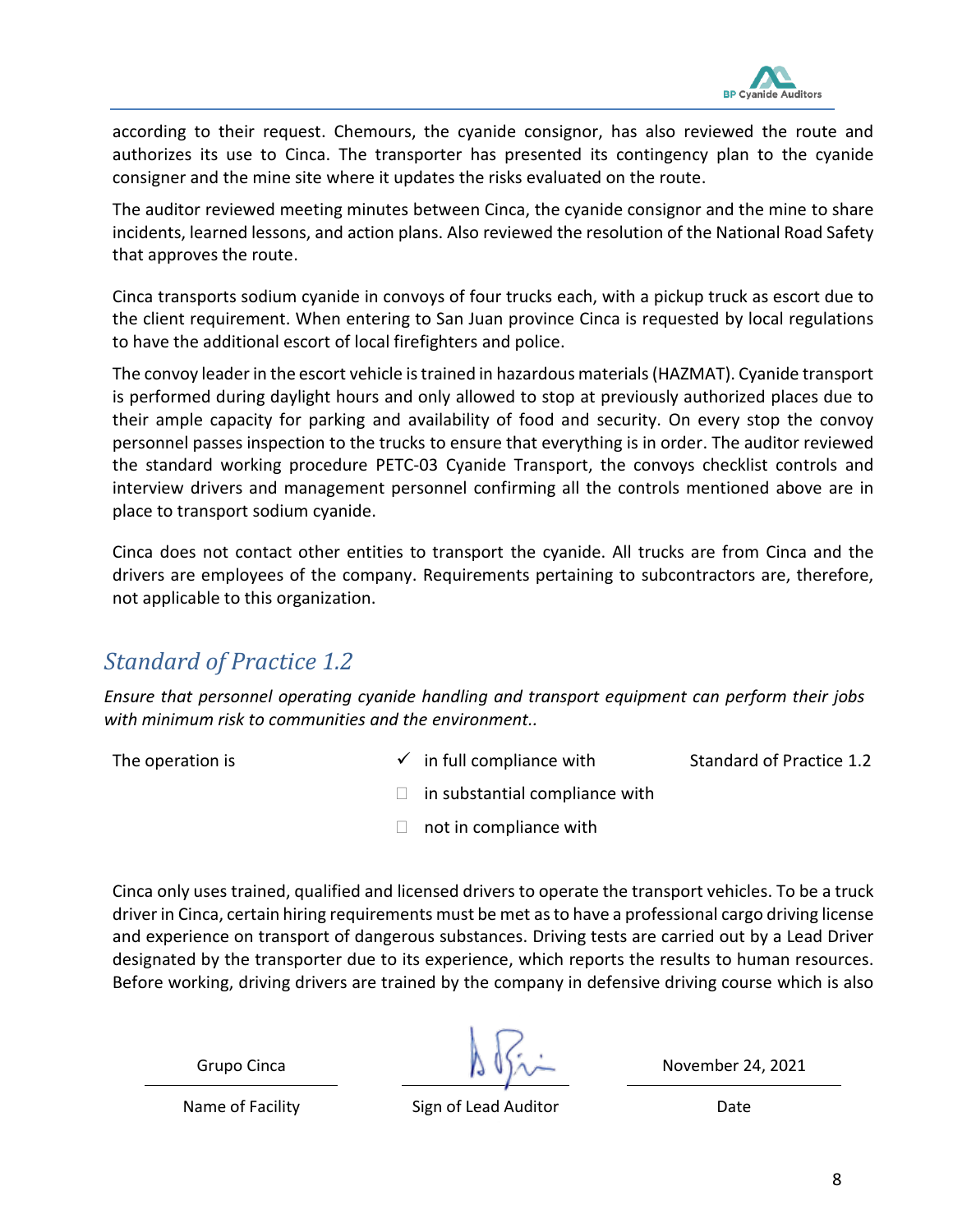

given annually to all drivers.

The auditor reviewed the documents of human resources which indicates the requirements that must met the truck drivers. Also reviewed training records and operator documents finding everything compliant. Cinca is certified in the ISO 39001 vehicle safety standard.

All personnel who operates the trucks in the cyanide transport operation are trained to perform their tasks safely and environmentally responsible. Cinca´s Integrated Management System area is in charge of training the drivers. Drivers are trained in the loading and unloading procedures of their trucks, defensive driving, in the use of the spill kits, in the product safety sheet, in the contingency plan and in the cyanide transport procedure, among others. Cinca also use Google tools to train the drivers remotely and carry out the tests of this understanding, but they always look for face-to-face training when if possible.

The auditor verified that such training has been provided and that it has included elements appropriate to the nature of the transport and the responsibilities of the operator. The auditor reviewed training material including the cyanide transportation work procedure and attendance records made up of signature sheets. The auditor also interviewed the drivers verifying that they have received the training. Training is refreshed periodically and testing is performed to confirm competency.

### <span id="page-8-0"></span>Standard of Practice 1.3

*Ensure that transport equipment is suitable for the cyanide shipment.*

The operation is  $\checkmark$  in full compliance with Standard of Practice 1.3

- $\Box$  in substantial compliance with
- $\Box$  not in compliance with

Cinca has a fleet of around 250 trucks and trailers designed and maintained to operate within the loads to be handled. The transporter maintains a fleet of Mercedes Bens (80%), Iveco and Scania trucks, along with semitrailers for cargo transport. All trucks are rated above 400 horsepower (hp), which allows adequate performance in the steep roads at the Andes Mountains. Each truck with its semitrailer hauls only one 20 feet sea container with 20-ton solid sodium cyanide. Semitrailers are 14.5 meters long. The rated load capacity of the transport trailers is 28 tons, which is greater than the 22 tons gross weight of the loaded sea containers that Cinca expects to transport.

The auditor reviewed the manufacturer specifications and the biannually RTO (mandatory technical review) from the Argentinian Ministry of Transport which specifies the maximum load the vehicle can transport. During this technical review, all elements related to cargo capabilities are evaluated, as the

Name of Facility **Sign of Lead Auditor** Date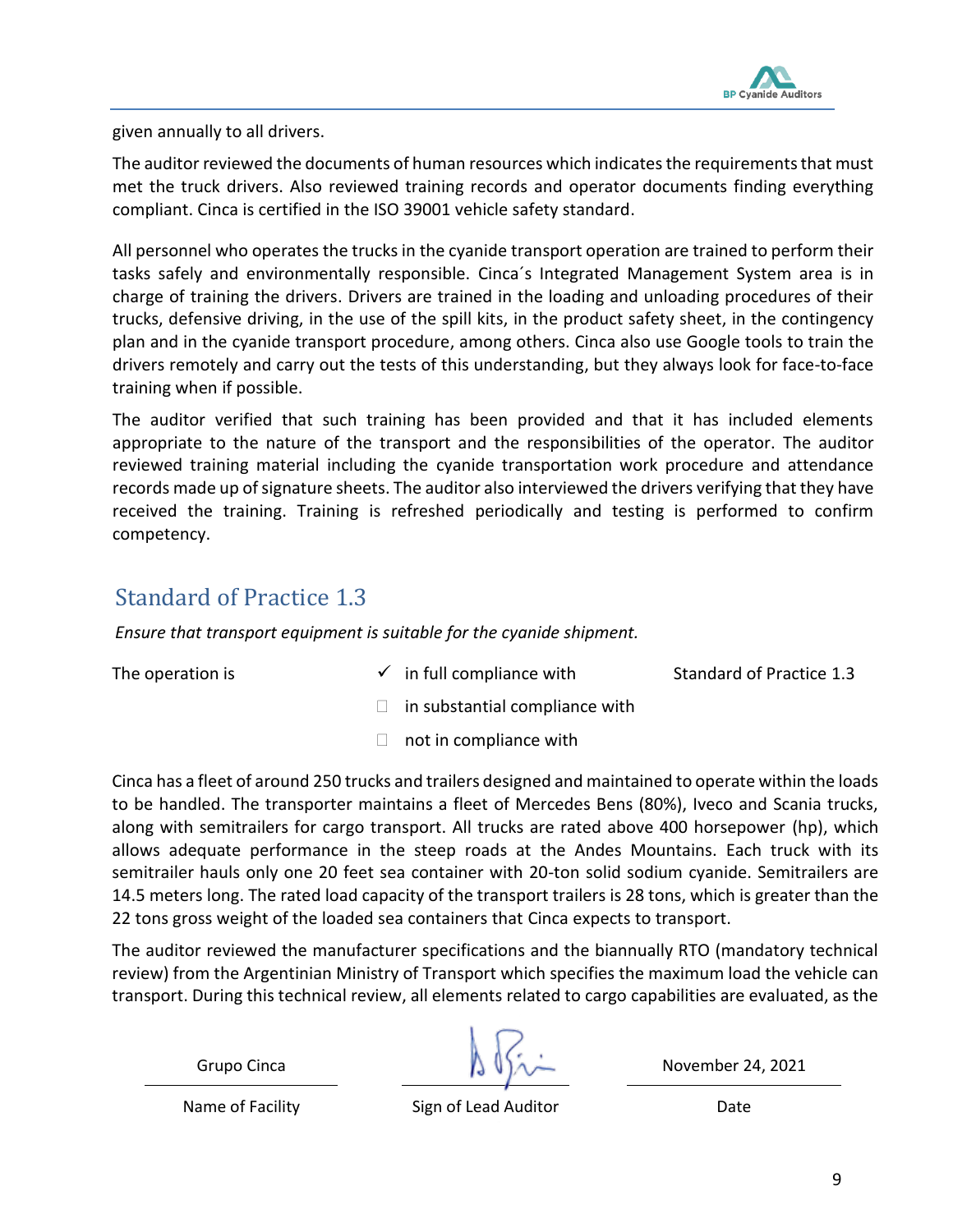

state of tires, axis and chassis, among others.

Vehicles maintenance, during its guarantee period, is only performed in the manufacturer authorized workshops. Semisa has their own maintenance workshops where all other maintenance is performed. Maintenance for each vehicle is tracked through an own developed software.

Vehicles are inspected by the driver prior to departure. Any concerns are addressed prior to the vehicle being permitted to depart. Records of these inspections are documented on pre-use check lists. Records were available and showed completion of a vehicle inspection checklist and sign-off by the driver.

Cinca has developed and implemented the procedure PETC 03 Cyanide Transport v3 to stablish the activities, controls, registers and necessary indicators to execute the transport service, which includes procedures to verify the adequacy of the equipment for the load it must bear.

The procedure details type of merchandise, the criteria to assign drivers, vehicles and load securing elements, load and quantity of containers to ensure the vehicle adequacy. With this information assigns the transport unit and the driver that would comply with the service requirement. Pre-trip inspections of the truck are formally performed by the transporters as part this procedure.

Cinca manages standard amounts of cyanide in one 20 feet ocean containers, weighting 22 tons approximately, to load into its transporter's trailers.

The procedure Cyanide Transport indicates the drivers must check the vehicle to prevent overload and indicates the following: when excessive loads of products (hazardous materials) are identified, they should not start the trip. The supervisor in coordination with the escort must verify and ensure that the quantity of products to be transported must be in accordance with the payload capacity of the unit, as well as the capacity established by local regulations, which must be recorded in the format of weights and measures.

To prevent overloading of the transport vehicle, Cinca has established in the procedure that each platform is loaded with only one cyanide 20 foot sea containers and that each truck can only haul one platform trailer. This is consistent with the information included in the inspection checklists and was confirmed during the interviews.

The load made by the port operator is weighed to confirm the weight of the shipment and recorded in the shipping papers, allowing Cinca to ensure the weight of the shipment. Records of cyanide shipments were checked against weight capacities and weight limit regulatory information. The equipment is capable of transporting loads more than the maximum loads shipped. The regulatory limits on truck weight are typically the limiting factor that dictates the maximum amount of cyanide that can be transported.

Shipping paperwork and procedures were reviewed, and the transporter personnel interviewed to confirm that appropriate practices are used. Shipping records showed that cargo amounts and weights

Grupo Cinca  $\left(\begin{array}{ccc} \Delta & \Delta & \Delta \\ \Delta & \Delta & \Delta \end{array}\right)$  November 24, 2021

Name of Facility **Sign of Lead Auditor** Date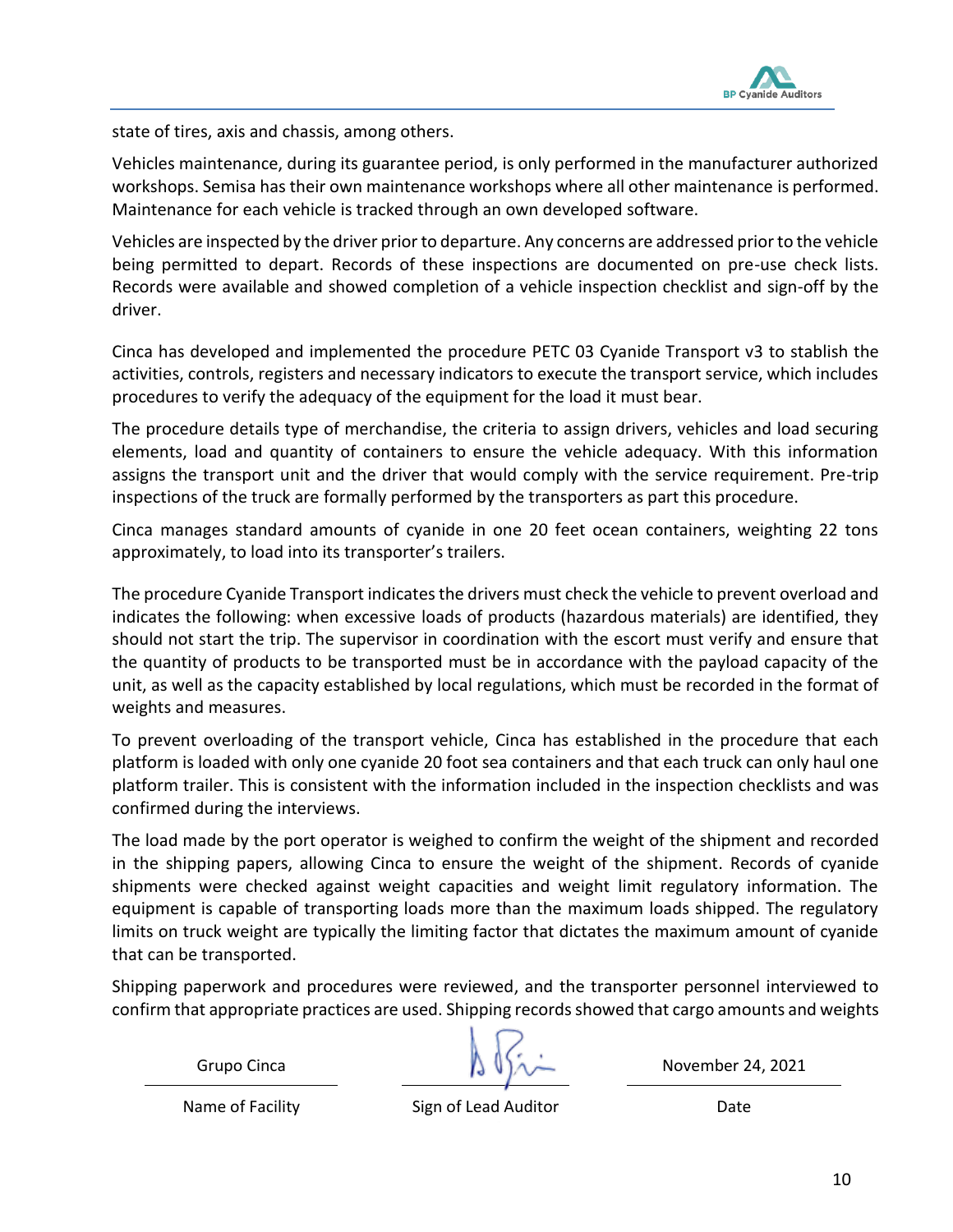

<span id="page-10-0"></span>were within the normal weight capacity of the equipment in use.

#### *Standard of Practice 1.4*

#### *Develop and implement a safety program for transport of cyanide.*

The operation is  $\checkmark$  in full compliance with Standard of Practice 1.4

- $\Box$  in substantial compliance with
- $\Box$  not in compliance with

Cinca´s procedure Cyanide Transport requires drivers to perform pre-trip inspections endorsed by the convoy leader to ensure that trailers are locked and secured, and the integrity of the doors tags. Drivers inspects the cargo upon loading the truck at the port, then on each stop in the route and on the delivery to the client. The procedure describes the administrative, operational and safety measures for the proper transportation of sodium cyanide.

The transport procedure establishes that the load cannot be altered during the transportation process. To ensure this, tags are placed in the sea container's locks at the manufacturing facility. These tags can only be removed at the mine. The procedure was found to be compliant with the ICMC requirements.

Cinca transports sodium cyanide in solid briquettes packed in 1-ton Intermediate Bulk Containers (IBCs) where cyanide is contained in polypropylene supersacks and polyethylene bags. Each sea container carry 20 IBC with sodium cyanide. For security purposes and to maintain integrity of the packaging the shipping containers remains sealed. Integrity of the seals is checked at designated points during transportation.

Shipments of cyanide are identified with the plates and signage required by the Argentinian jurisdiction. The auditor inspected the plates and signs used to identify the presence of cyanide in transport vehicles and concludes that this provision is complied. The procedure Cyanide Transport requires all sea containers to have appropriate placards showing UN 1689 (solid sodium cyanide), and the skull and crossbones marker used for Class 6.1 toxic substances, along with the Marine Pollutant marker. Placards are displayed on all four sides of the sea containers and in the truck where visible. Also, it is required drivers visually inspect the containers prior to each movement. Drivers carry spare signaling in case of need it. The drivers and the convoy leader conduct pre-trip vehicle safety checks prior to departure of the truck. These checks also include confirmation that the cyanide placarding is displayed on all four sides of the vehicle.

Prior to the vehicle departure, inspections sheets are completed and signed by the driver and the convoy leader. The procedure for cyanide transportation s require prior to departure of cargo, the

Name of Facility **Sign of Lead Auditor** Date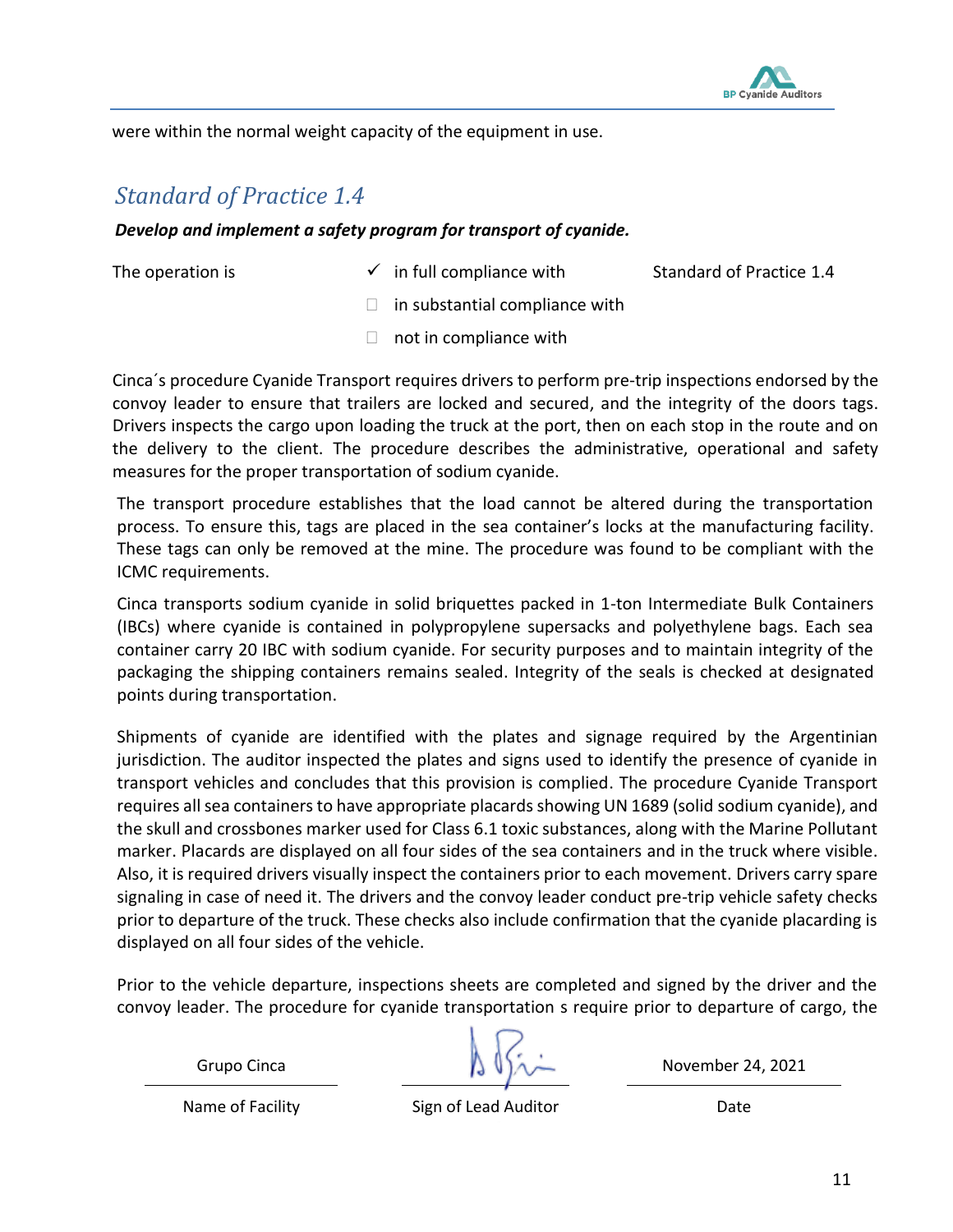

driver and the convoy leader conduct a pre-trip inspection of the vehicle and the semitrailer, to ensure the vehicle and shipment is in good operating condition. Any issues that could affect safety or the operation of the vehicle are resolved prior to departure.

Cinca implemented the procedure Maintenance Process and uses a maintenance software to provide on time preventive maintenance to its vehicles, including trucks and trailers. Maintenance for each vehicle is tracked through the software called EME Nube, which provide information regarding preventive and corrective maintenance, following up of required actions and alerts when next maintenance will be required. The system is fed by the vehicle pre-use inspections, where any needed corrective action is registered, including drivers' feedback.

Trucks that are within the manufacturer's warranty period are sent for preventive maintenance in authorized workshops. Scania and Volvo trucks are sent to their respective workshop, Iveco and Mercedes Benz vehicles receive preventive maintenance in Ficamen and Colcar workshops, respectively. The rest of the fleet that is outside the manufacturer's warranty period, receives preventive maintenance in the transporter workshops for which it has adequate facilities and personnel capacity.

Preventive maintenance is scheduled in general, to be performed each 7,500 km. This is also tracked by mean of the spreadsheet Preventive Maintenance, where a traffic light type system alerts regarding proximity of next maintenance. In addition, with the Evo Gestion software, Cinca tracks its vehicles tires life to replace them when the grooves are 2 mm, based on experience regarding its equivalence in kilometers. Each pneumatic has a code and can be tracked individually. The auditor reviewed examples of maintenance records performed as planned, Cinca was able to demonstrate complete vehicle service.

The transporter has limitations on its drivers' hours for hazardous cargo. Drivers are limited to an "onduty" workday of 12 hours. Driving activities for hazardous cargo is stablished to be between 5 am and 9 pm, any activity detected out of this range, will shut an alarm in the 24-hour satellite tracking system Sitrack at the control room and reports will be automatically to supervisors.

It is established in Cinca' s procedure Anexo 6 Rest times Cargo Transport rev 02, that drivers must have 12 hours rest before starting a new cargo transport operation. For remote areas assignments, drivers will drive 12 hours and next day will drive its companion. With this purpose Cinca has designed shifts "on-duty" and shifts for drivers' recuperation to manage fatigue. The auditor also reviewed Cinca´s Fatigue and Drowsiness Policy.

The logistic area is in charge to assign the drivers according to their availability. The area manages a spreadsheet where all drivers hours in cargo transport operations is registered as well as their resting period, ensuring they are having enough rest time according to that stablished.

Cinca' s procedure for cyanide transportation include instructions for securing and blocking the cargo. It calls for the securing of the containers to the trailer bed using the clamping mechanisms that

Grupo Cinca  $\mathbb{A} \mathbb{U} \wedge \mathbb{A}$  November 24, 2021

Name of Facility **Sign of Lead Auditor** Date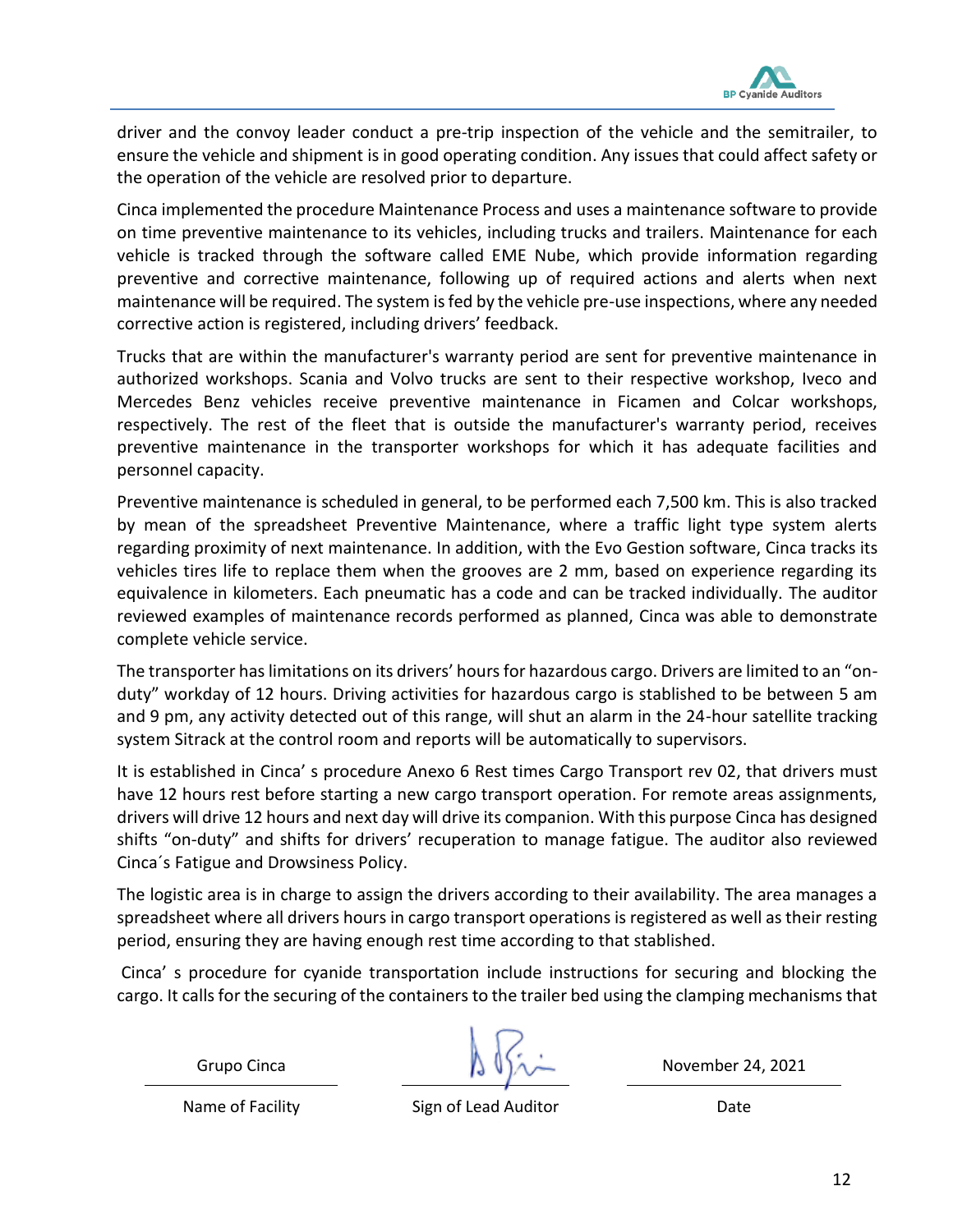

are part of the trailer itself. The integrity of the clamping mechanism and the attachment point on the container is checked during a pre-trip inspection prior to the departure of the truck or the cyanide convoy and on any stop in route. There are specific locations on the trailer that will accept the container, thereby eliminating the possibility of an unbalanced load.

Convoy leaders are responsible for evaluating weather and road conditions and determining what actions should be taken. Convoy Leaders are senior personnel, experienced with weather and road conditions, and adept at making decisions regarding the need to suspend a shipment or to modify any convoy plans. In addition to weather forecasts, regular reports are received from the Monitoring Center, including cases of civil unrest. Cinca empowers the driver and / or the convoy leader in coordination with the HSE Manager to suspend or to modify transportation if conditions to travel are not appropriate, as stated in the procedure for cyanide transportation.

Cinca has a drug and alcohol politic and prevention program which were reviewed during the audit. Before each trip, drivers must undergo alcohol testing and periodically disclose evidence of drug use. Violation of this policy could result in the separation of the worker from the organization. In the procedure Access Control, it is also required alcohol test on accessing or exiting Semisa´s headquarters.

The operation retains records documenting its safety program, including procedures, inspections, preventive maintenance, driving hours and alcohol tests, among others.

#### <span id="page-12-0"></span>*Standard of Practice 1.5*

*Follow international standards for transportation of cyanide by sea and air.*

The operation is  $\checkmark$  in full compliance with Standard of Practice 1.5

- $\Box$  in substantial compliance with
- $\Box$  not in compliance with

Cinca does not ships cyanide by sea. This section of the ICMC does not apply to the operation.

Grupo Cinca  $\mathbb{A} \cup \mathbb{A}$  November 24, 2021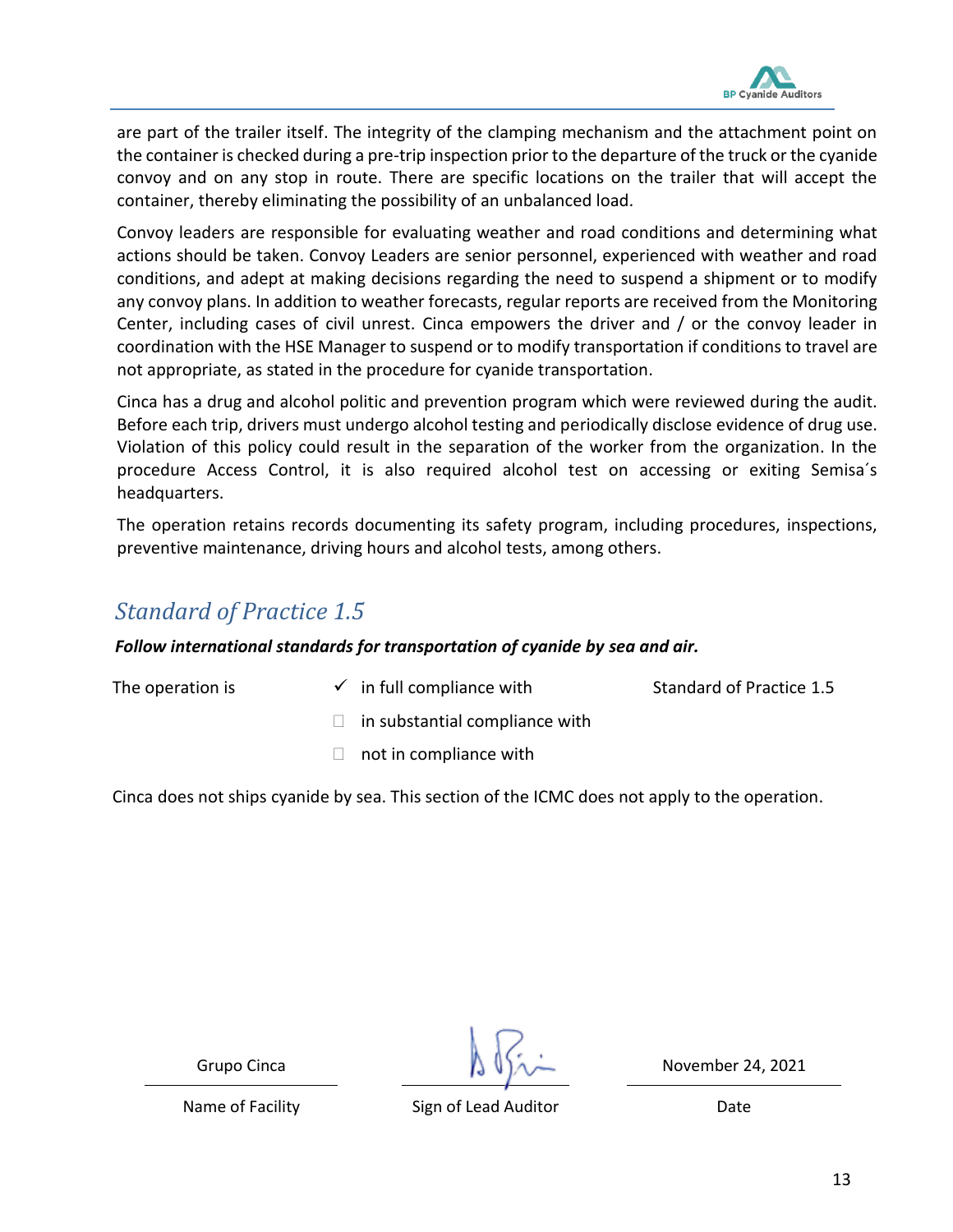

#### <span id="page-13-0"></span>Standard of Practice 1.6

*Track cyanide shipments to prevent losses during transport.*

The operation is  $\checkmark$  in full compliance with Standard of Practice 1.6

- $\Box$  in substantial compliance with
- $\Box$  not in compliance with

All drivers and personnel involved in the transport operation are provided with cell phones and a contact list to communicate with the transport company, the cargo dispatcher and emergency responders. The transport operators have a communications group in WhatsApp application where any novelty or alert in the operation is reported. For emergencies, drivers are trained on who to call and what to say, according to that stated in the Emergency Response Plan, of which they carry a copy in the vehicle. All drivers wear a card with the emergency contact list.

All trucks are equipped with two-way VHF radios to communicate between them and from specific sectors from the route to their main mining client. Trucks are also equipped with GPS that always allows Cinca to track their units all time, with periodic reporting to the operation and the client, according to settings. The auditor reviewed the trucks for communications equipment and interviewed the drivers to confirming this information.

No provisions and records were found. The carrier should establish a written requirement to ensure that such periodic tests are carried out on any communication equipment available to the vehicle operator and records demonstrating the application of the procedure should be kept. Cinca was required to have a written statement establishing must check the proper functioning of the communications equipment of the convoy at the beginning of the trip. As this requirement could be implemented in short time, this protocol question was declared in substantial compliance.

After the audit, the new version of the procedure PETC-03 Cyanide Transport included the requirement that communications equipment must be tested to insure it functions properly before the vehicle´s departure. The auditor reviewed completed pre-trip inspection records checking that these include fields allowing to review the correct operation of the communications equipment.

Cinca identifies communication blackout areas, or grey points, during the route risk assessments. As reported by Cinca managers, all route from Buenos Aires Zárate port to Gualcamayo mine has cellphone covering. In case of blackout areas, the convoy leader driver will report on entering and exiting from this areas, as stated in the cyanide transport procedure.

Semisa has a the Sitrack GPS tracking system which allows, among other utilities, continuously monitoring of the location of the trucks. Communications with the base are performed upon dispatch,

Name of Facility **Sign of Lead Auditor** Date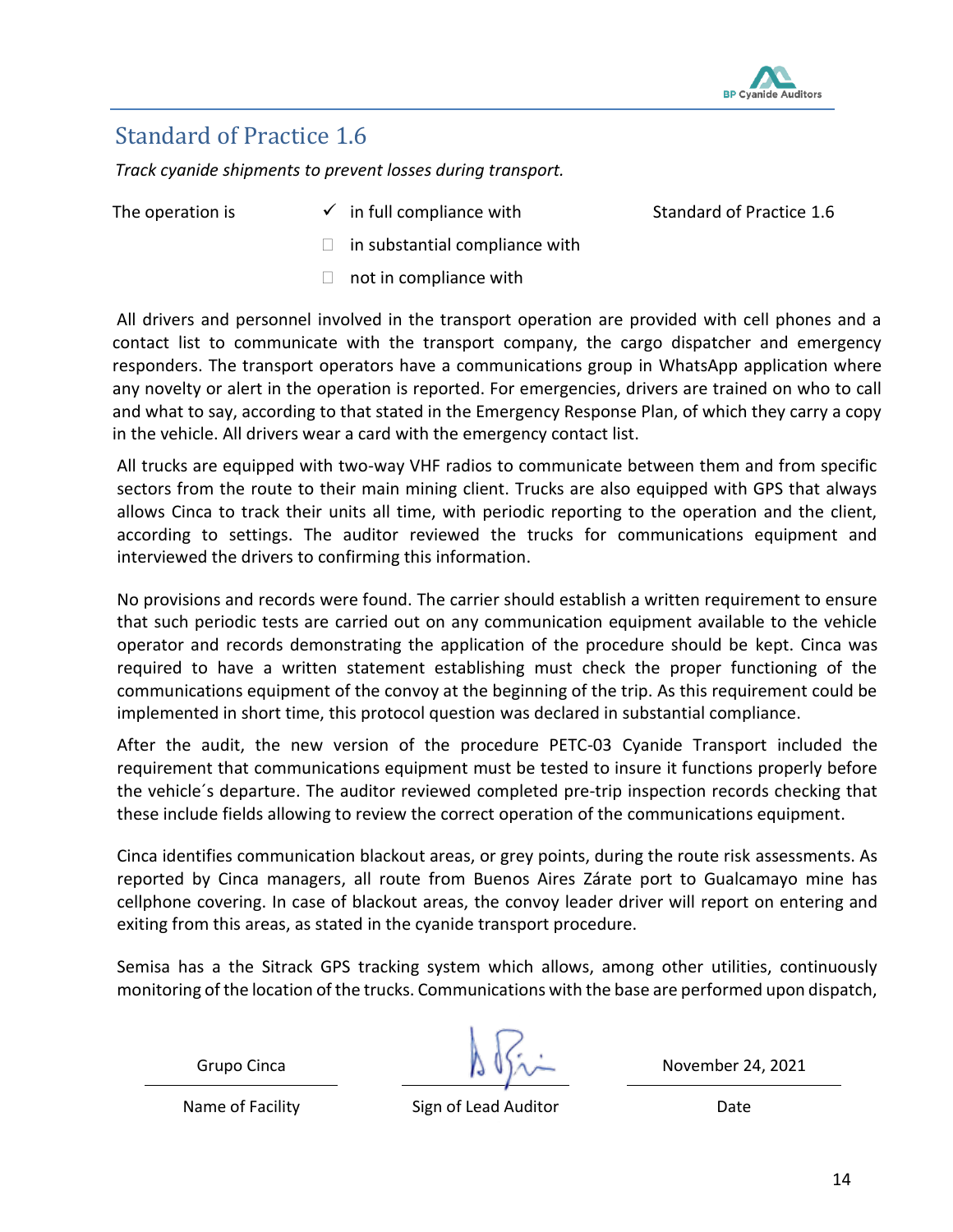

upon arrival at the customer sites, and after unloading is complete. Personnel at the Monitor Center was interviewed, the GPS system was demonstrated, and logs showing that shipment status, other than cyanide, was being recorded.

Cinca has inventory controls and chain of custody documentation to prevent loss of cargo during shipment and keep these controls when transporting cyanide. Upon client's authorization for cargo, Cinca issues a bill of lading called Remito, indicating the cargo weight, name of the product, class, quantity, origin, place of delivery, seal number, departure and arrival hour, signature and stamp of the client indicating that they received the cargo in conformance.

Other documentation required are shipping documentation, Safety Data Sheets (SDS), packing list, customs declarations and producer invoice, among others. This paperwork is used to document the chain of custody and is signed upon delivery of the product to the customer.

A waybill accompany the cyanide transportation in Cinca, which includes chain of custody data such as container numbers, the amount of cyanide delivered and the SDS, among others. The transport document, the SDS, and emergency response information are carried by each driver. The drivers have an on-board file that includes copies of its, licenses, and the cyanide SDS.

Cinca does not contact other entities to transport the cyanide. Requirements pertaining to subcontractors are, therefore, not applicable to this organization.

# <span id="page-14-0"></span>*INTERIM STORAGE:*

*Design, construct and operate cyanide interim storage sites to prevent releases and exposures.*

#### <span id="page-14-1"></span>*Standard of Practice 2.1*

Store cyanide in a manner that minimizes the potential for accidental releases.

The operation is  $\checkmark$  in full compliance with Standard of Practice 2.1

- $\Box$  in substantial compliance with
- $\Box$  not in compliance with

Cinca do not operate cyanide trans-shipping depots or interim storage sites in its transport operation. If a delivery is interrupted, loaded cyanide trucks would be stored in a secure location. Principle 2, Interim Storage, does not apply to the operation.

Name of Facility **Sign of Lead Auditor** Date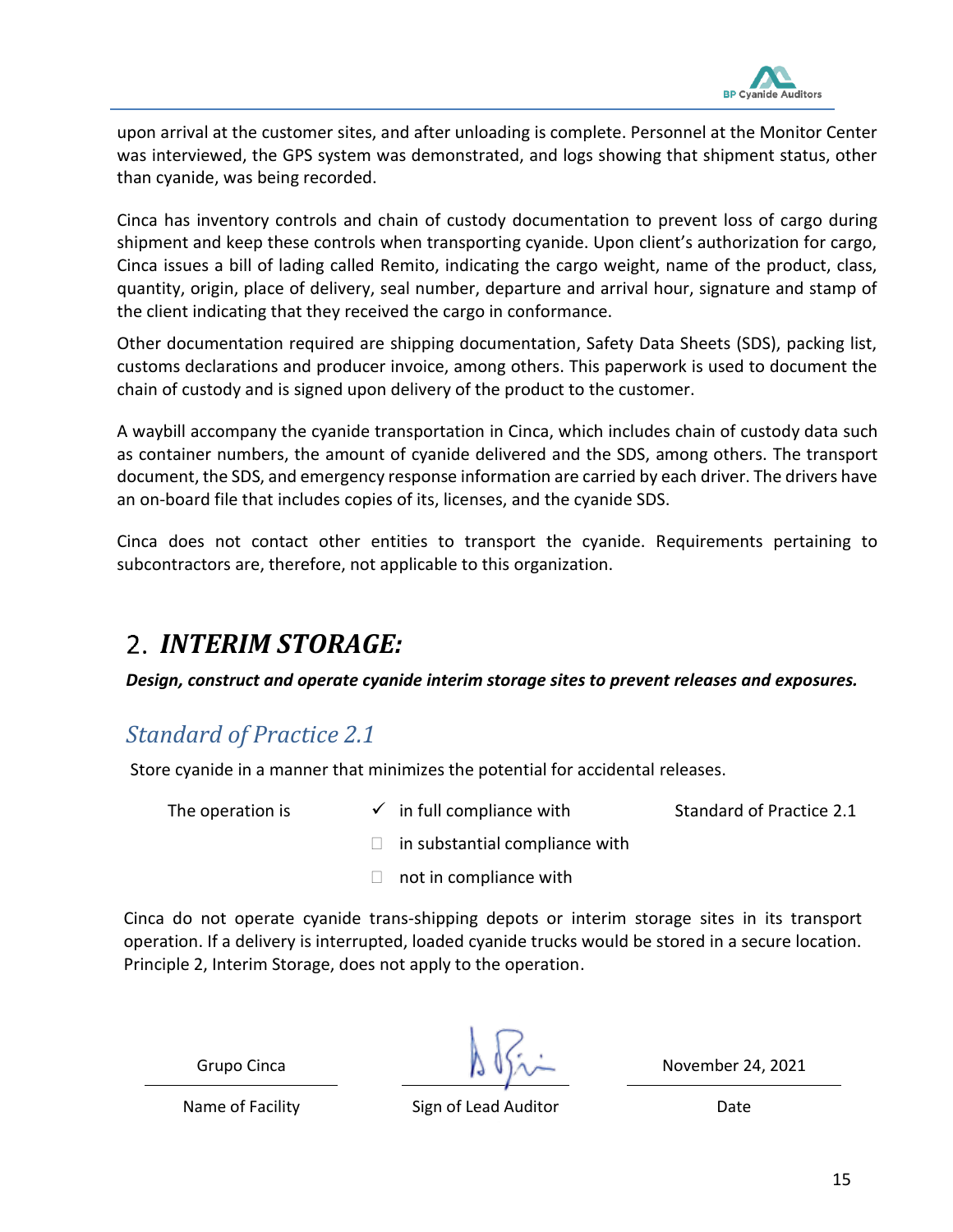

## <span id="page-15-0"></span>*EMERGENCY RESPONSE:*

*Protect communities and the environment through the development of emergency response strategies and capabilities*

#### <span id="page-15-1"></span>*Standard of Practice 3.1*

*Prepare detailed emergency response plans for potential cyanide releases.*

- The operation is  $\checkmark$  in full compliance with Standard of Practice 3.1
	- $\Box$  in substantial compliance with
	- $\Box$  not in compliance with

Cinca has the written plan Cyanide Emergency Plan PETC 20 Rev 4 dated November 24, 2021 to respond to emergencies that may occur during its transport activities.

Cinca´s emergency response plan reflect the risks assessed on the transport route to Gualcamayo mine and also to other mining operations. The transport plan describes the method of transportation by trucks. The emergency scenarios described in the plan are specific to the delivery route taken, the state of the road, the physical form of sodium cyanide – solid in briquettes – the chemistry of the cyanide transported and the transport vehicles used 3-axle trucks with and trailers and a 20-foot sea container per trailer. The auditor reviewed the emergency response plan verifying that is adequate in identifying potential emergency scenarios and necessary response actions.

The plan describes the nature of the response actions to be taken for the types of emergency situations identified. The level of detail is appropriate to the nature of the potential emergencies identified in the plan and the response capabilities available. In all cases, the immediate response – first response – will be carried out by transport personnel – drivers and escorts.

The carrier has included any details that may reasonably be presented in the event of possible leaks at locations on the route that have been identified as being of greatest risk. The response to a spill that occurs during the transport of cyanide to open water such as a river establishes notifying the authorities of the lower part of the river to alert the surrounding populations to refrain from using the water of the river.

The auditor reviewed the plan verifying that, to the extent possible, it outlines the specific response actions to be taken for the types of potential spill scenarios identified.

Cinca considers in its emergency response plan, the participation of external response personnel to participate in the emergency response to spills that occur during the transport of cyanide for large-

Name of Facility **Sign of Lead Auditor** Date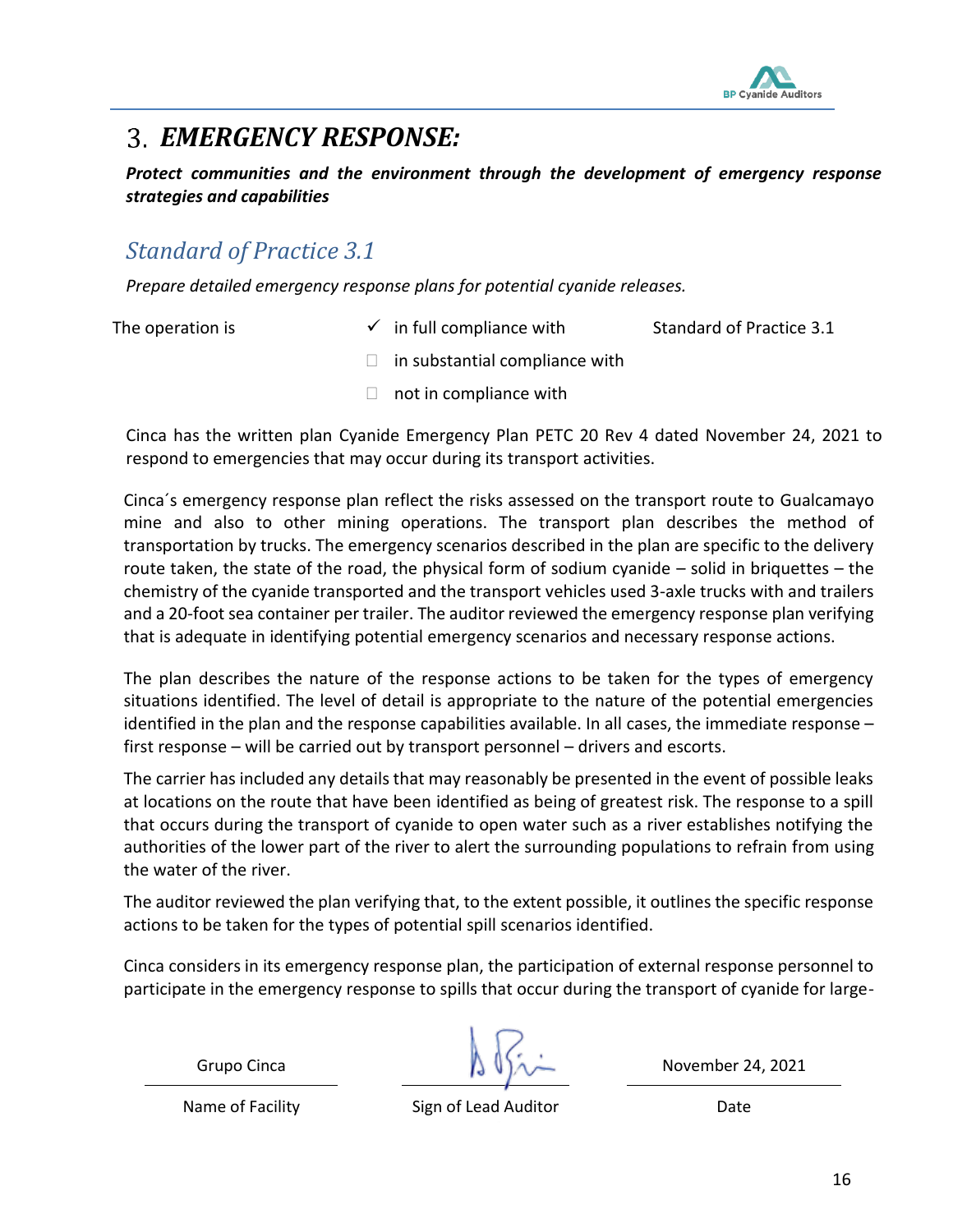

scale response cases along the transport route.

The emergency response plan includes entities such as the CIPET (Transportation Emergency Information Center), a service of the Argentine Chamber of Automotive Transport of Goods and Hazardous Waste together with the Secretariat of Civil Protection and Integral Approach to Emergencies and Catastrophes of the Ministry of Security of the Nation. Upon calling CIPET due to a transport emergency, they are in charge to contact with external emergency responders in the area, including commercial contractors for second response attending emergencies with hazardous materials. The emergency response plan includes the commercial contractor Grupo Pelco for providing second response and final disposal of contaminants in the event of accidents involving cyanide. Grupo Pelco will provide second response on an emergency with cyanide and will be in charge for final disposal of hazardous materials. Grupo Pelco is an Argentinian company that manages industrial waste. . The auditor reviewed communications between Cinca and Grupo Pelco where Pelco confirms its availability to assist Cinca in case of a spill on route.

The plan describes the roles of external responders, medical services and communities in emergency response procedures, and have they been advised of their roles.

#### <span id="page-16-0"></span>*Standard of Practice 3.2*

Designate appropriate response personnel and commit necessary resources for emergency response.

The operation is  $\checkmark$  in full compliance with Standard of Practice 3.2

- $\Box$  in substantial compliance with
- $\Box$  not in compliance with

Cinca provides emergency response training to drivers, convoy leaders and supervisors. Training on emergency response is given periodically according to an Annual Training Program. Personnel is trained in appropriate emergency response in safe cyanide management (spill and intoxication), firefighting, first aid, hazardous materials. Training is provided by internal staff and external companies as workouts which are renewed annually complying with the training plan and verifying compliance with specific skills. The auditor reviewed several training records in hard copies, which include the persons trained, the nature and dates of the training. Administrative personnel, drivers and escorts were interviewed, and awareness of emergency procedures and documentation was confirmed.

The plan describes the emergency response duties and responsibilities of the transport personnel involved in this transport operation. The plan has detailed descriptions of the specific emergency response duties and responsibilities before, during and after an incident / accident or an emergency of situation for the managers, transport coordinator and the convoy leader, among others. The roles

Grupo Cinca  $\begin{pmatrix} 1 & 1 \\ 1 & 1 \end{pmatrix}$   $\begin{pmatrix} 1 & 1 \\ 1 & 1 \end{pmatrix}$  November 24, 2021

Name of Facility **Sign of Lead Auditor** Date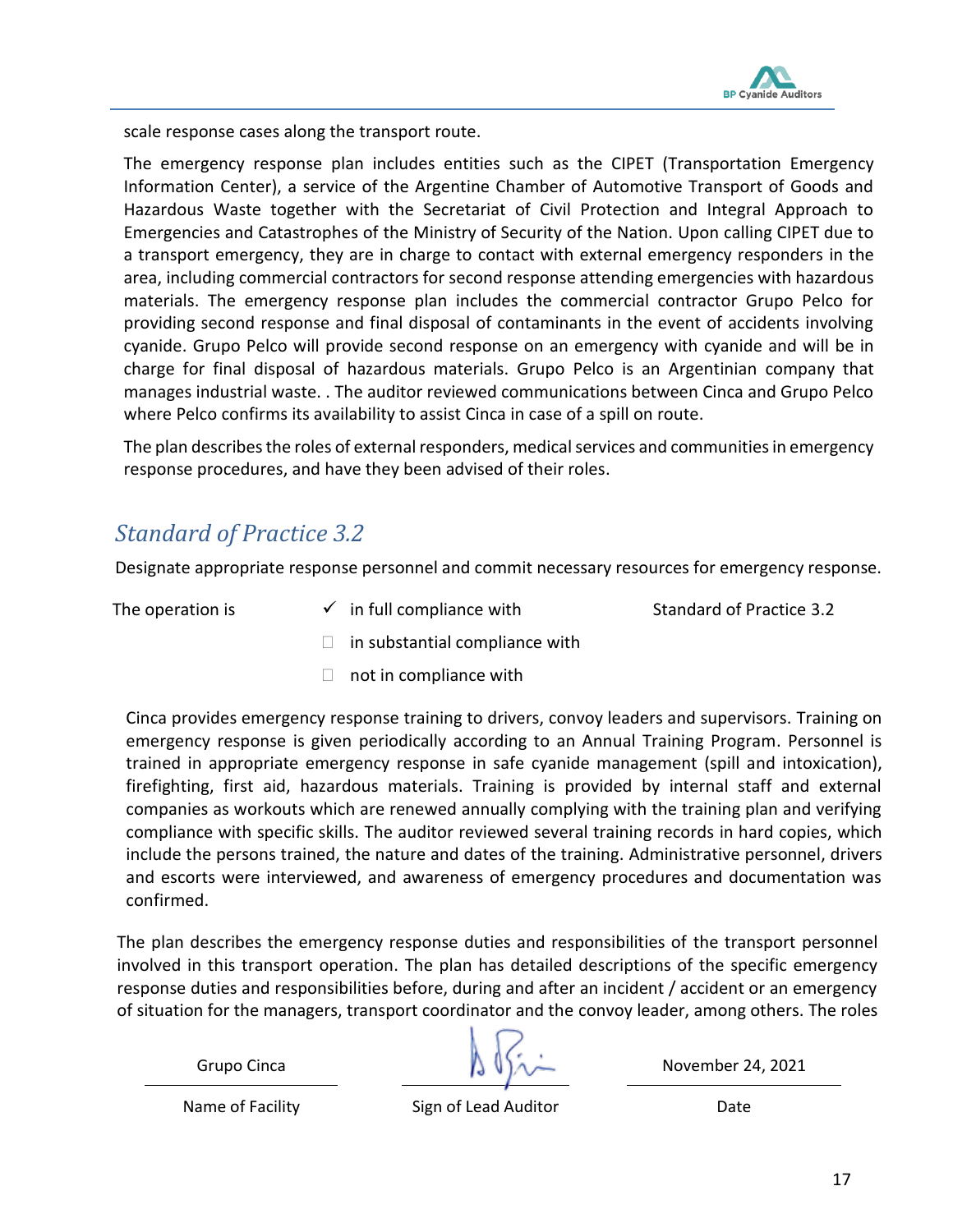

and responsibilities of relevant internal and external personnel are clearly described. The information in the Plan was found to be acceptable.

Cinca´s emergency response plan describes all the equipment and materials required for emergency response during transportation along the route, including spill response equipment. The emergency equipment and Personal Protection Equipment (PPE) includes Tyvek suits, leather and impermeable gloves, PVC boots, safety goggles, isolating tape rolls, HCN detector, cyanide antidotes (amyl nitrite, sodium nitrite and sodium thiosulfate), disposable respirators, oxygen, shovels, sweeps, polyethylene bags, lime and empty containers. The HCN monitors have been calibrated and maintained according to the manufacturer's recommendations. The cyanide antidotes (sodium nitrite and sodium thiosulfate) are stored following the manufacturer's recommendations. Also, the antidotes were current, that is, within the range of the expiration date. In case of emergency, the escort personnel are qualified to administer the antidote. The auditor considers that the equipment and materials are suitable for the activities required in the emergency response plans.

The plan defines what equipment must be available in each truck and extra personal protective equipment available. Equipment is checked as part of the pre- trip inspection process. The auditor reviewed the completed emergency equipment checklists and although at the time of the audit there were no cyanide shipments, he observed the storage and availability of the equipment at the carrier's facility. It also interviewed appropriate personnel to verify compliance with this provision.

Cinca has written provisions in its emergency response plans establishing that the emergency response equipment identified must be inspected and tested regularly so that they are available in good working order when needed for use. There pass through monthly inspections and also before the departure of each convoy. The carrier has implemented this provision by doing inspections and tests as planned and maintains the records. The auditor reviewed these records and verified on site that the equipment is in good working order for the transport of cyanide.

#### <span id="page-17-0"></span>*Standard of Practice 3.3*

*Develop procedures for internal and external emergency notification and reporting*

The operation is  $\checkmark$  in full compliance with Standard of Practice 3.3

- $\Box$  in substantial compliance with
- $\Box$  not in compliance with

The carrier´s emergency response plan includes procedures and flowcharts of communications for emergencies, as well as updated contact information for the necessary internal notification and

Grupo Cinca  $\mathbb{A} \cup \mathbb{A}$  November 24, 2021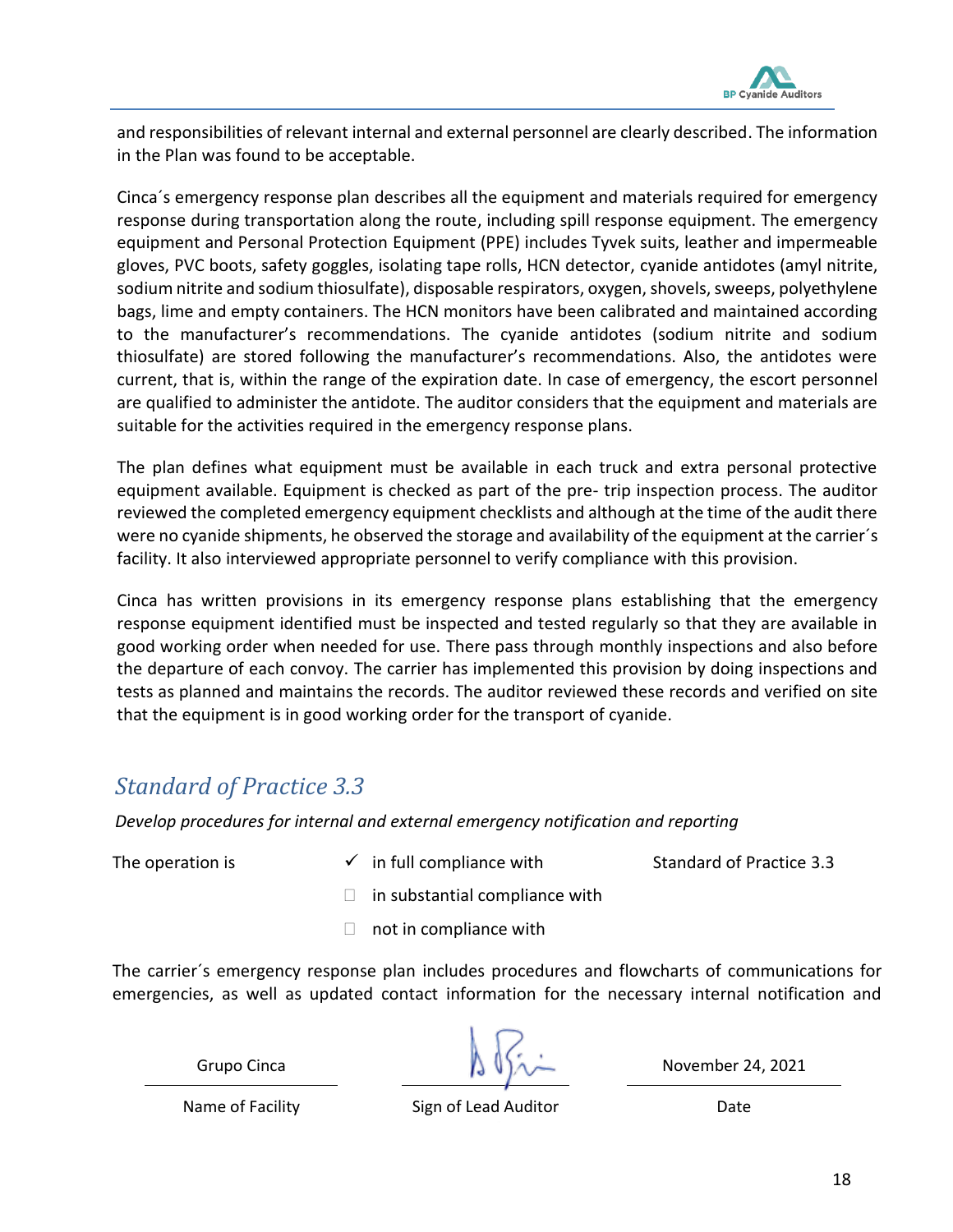

external notifications in case of a cyanide emergency during transport.

The auditor reviewed the notification procedures and the carrier's contact information telephone list verifying compliance with this provision. It is listed current emergency numbers for CIPET, local hospitals, and for ambulance, fire, and environmental responders. Phone lists also included up-todate contact information for the mine site, and the cyanide consignor, among others.

Cinca emergency response plan requires that internal and external emergency notification and reporting procedures are kept current. During this activity, the phone numbers are checked for accuracy to ensure that internal and external emergency notification contacts are kept current.

Cinca has included in the emergency response plan the requirement for notifying ICMI of any significant cyanide incidents, as defined in ICMI's Definitions and Acronyms document. No reports have been done to the ICMI as such significant cyanide incidents do not have occurred during this confirmatory certification period.

#### <span id="page-18-0"></span>*Standard of Practice 3.4*

*Develop procedures for remediation of releases that recognize the additional hazards of cyanide treatment chemicals.*

The operation is  $\checkmark$  in full compliance with Standard of Practice 3.4

- $\Box$  in substantial compliance with
- $\Box$  not in compliance with

During the audit it was not concluded that the procedures for remediation such as recovery and neutralization of solutions and cyanide solids and decontamination were sufficiently detailed, so the auditor declared this protocol question in substantial compliance. After the audit Cinca presented a new version of the emergency response plan detailing the procedures for remediation, recovery, neutralization, and decontamination of environment given a cyanide spill. No additional information was required to have this protocol question in full compliance with the Cyanide Code.

Cinca´s emergency response plan describes how will neutralize cyanide and the recovery will take, the decontamination of soils, or other contaminated media and how these wastes are managed. Descriptions of necessary action steps depending on the incident scenario are outlined in the documents. Cinca´s convoy personnel will provide first response in case of small spills amounts. The second response will be in charge of Grupo Pelco, a commercial contractor. The external remediation contractor, Grupo Pelco, has procedures for recovery or neutralization of solutions or solids, decontamination of soils other contaminated media, and management and/or disposal of spill clean-

Name of Facility **Sign of Lead Auditor** Date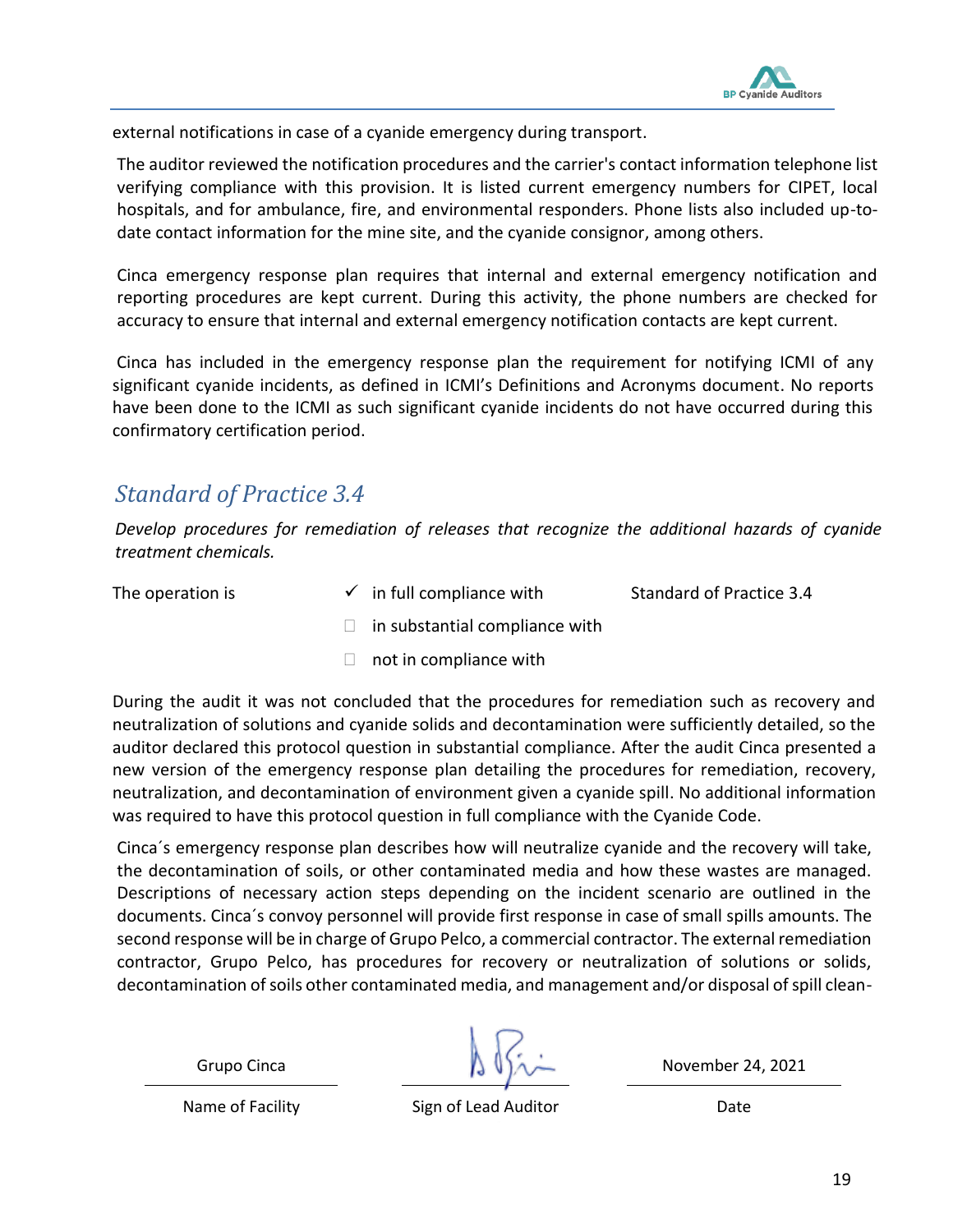

up debris.

Cinca´s emergency response plan specifically prohibit the use of chemicals such as sodium hypochlorite, ferrous sulfate and hydrogen peroxide for treating a cyanide spill into surface water. The plan address that the use of these chemical substances in any incident for the treatment of solid sodium cyanide spilled in surface waters is prohibited. Neutralization chemicals are not allowed to be used in or near surface water bodies. Grupo Pelco procedures also prohibit the use of chemicals such as sodium hypochlorite, ferrous sulfate, and hydrogen peroxide to treat cyanide that has been released into surface water.

#### <span id="page-19-0"></span>*Standard of Practice 3.5*

*Periodically evaluate response procedures and capabilities and revise them as needed.*

The operation is  $\checkmark$  in full compliance with Standard of Practice 3.5

- $\Box$  in substantial compliance with
- $\Box$  not in compliance with

Cinca´s Integrated Management System (SIG) states all documents must be reviewed biannually. SIG staff performs internal audits twice a year to ensure documents have been updated. The plan also states to periodically review the emergency procedures and to evaluate the plan adequacy. The plan and procedures reviewed were maintained as latest versions and under formal document control. Records were available to show that this is done.

Cinca presented the reports of its annually mock performed in the last three years. The carrier has conducted and participated in emergency drills that simulate transportation-related cyanide releases, where drills have been evaluated to determine if response procedures are adequate, response equipment is appropriate, and personnel are properly trained. Written documentation of these assessments has been retained and used as a basis for any changes in procedures, equipment or training that are necessary.

Last mock emergency drill performed was on February 2, 2022 with six participants in his headquarters yard, related to spill and fire in one truck with loaded with a 20 foot container with sodium cyanide. After the fire was controlled, at the moment to disconnect the trailer from the tractor vehicle, the container´s door opened originating an IBC to fall resulting on a cyanide spill of about 2 kg. No cyanide exposures happened during the drill. Grupo Cinca evaluated the February 2022 mock drill to determine if the response procedures are adequate, equipment is appropriate, and personnel are properly trained. The drill report was detailed, included correction actions, responsibilities and deadlines to close the needed correction actions. Next drill will involve a cyanide

Grupo Cinca  $\begin{array}{c} \boxed{1} \ \boxed{1} \ \boxed{2} \ \end{array}$  November 24, 2021